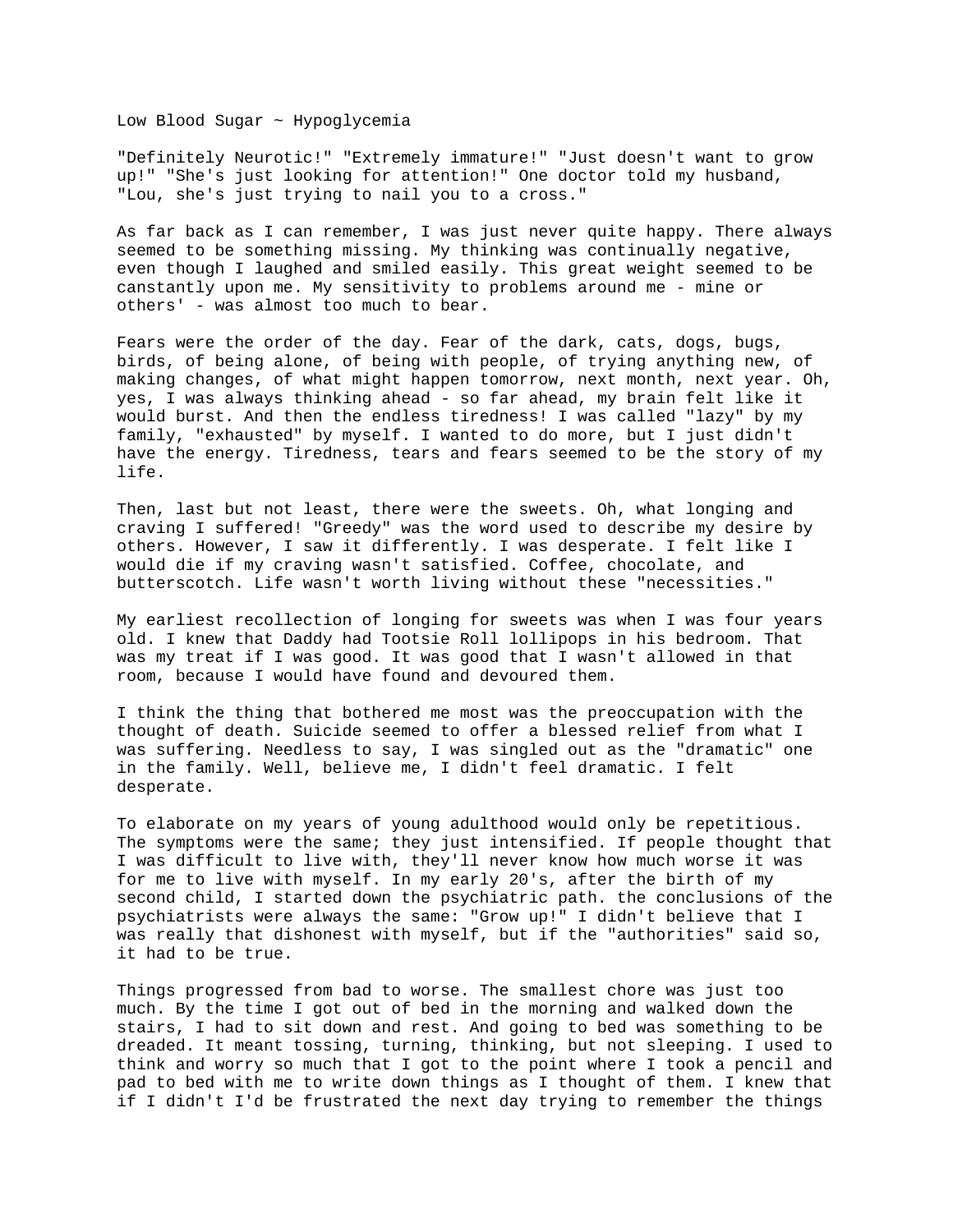I'd been thinking about all night. Of course, come morning I wanted to sleep. I was eventually spending about 14 hours a day in bed.

By my late 20's and early 30's, I reached the stage where I was blacking out. Over and over my children had to see me being rushed to the hospital by the police with an oxygen mask on my face. These black-outs were becoming more frequent, accompanied by constant thoughts of suicide. Sometimes, I would remain unconscious up to four hours at a time. Our family doctor told my husband that I was doing this to myself by overbreathing and making myself pass out just to get attention. He prescribed sleeping pills and tranquilizers. The sleeping pills woke me up and the tranquilizers made me hostile. When I told him this, he insisted that I was just trying to appear "to be different."

I voluntarily allowed myself to be put in the psychiatric ward of the hospital for help, because everyone was insisting that my problems were all psychosomatic. The psychiatrist who treated me said he just couldn't agree that my problems were basically mental or emotional. He said that he didn't know what was wrong with me, but he suggested shock treatments. I refused!

In one of our discussions, I mentioned that I wanted to check with my husband before I made a decision about a particular thing. He said, "Why would you do that?" I said, "Well, the Bible refers to the man as the head of the house." He said, "My wife would really laugh at that one!" And then he suggested that I find a new religion. He said that kind of thinking was too oppressive. With that , he told me that he was releasing me.

Picture yourself driving down a road that you drive down every day. All of a sudden, nothing looks familiar. This would happen to me over and over. I'd pull over and cry and wait for someone to stop to help me. One day I was on my way to work when this happened. A state policeman stopped to help. I certainly couldn't tell him I was on my way to work and was lost. So I just told him I was lost and the name of the store I was looking for. When he started to give me directions, I burst into tears again, because my mind just would not function. He looked at me as if I was a typical "scatterbrained woman" and said never mind, follow me. Imagine that! A police escort to work!

Whether I was driving in my car or shopping in a store, sometimes I would have to go to a phone booth to call my husband (I kept his number in my wallet), because I would become so disoriented that I did not know where I was. I couldn't even tell him what street I was on or what store I was in. He would ask me to read the number that was on the phone, then tell me to hang up. He would then call the operator, find out where the booth was located, and come and get me. We laugh about it now, but no one was laughing then.

Imagine yourself, a hard-working man at work, getting a call from your wife who is telling you in an exaggerated deadly voice that she has to kill your three-month-old baby because it wet its diaper. The work and energy involved in having to open the pins, clean the child, put on a fresh diaper, and close the pins again was too overwhelming. At this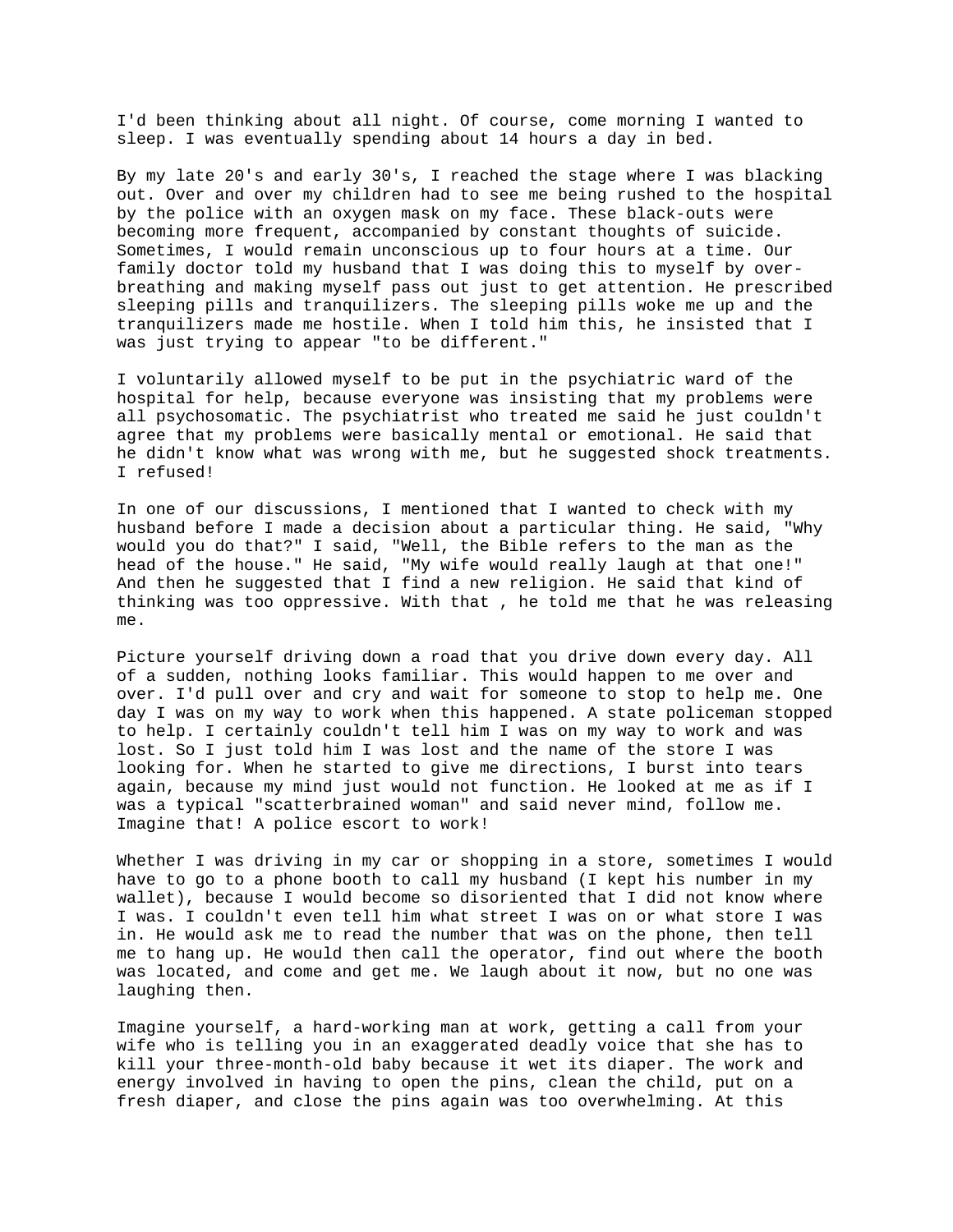time, I was 34 years old. When I complained to the doctor about my exhuastion, he said, "You are getting older!"

Another terrifying experience now presented itself. I began feeling that my body was separating from myself and that I was watching myself. I began hallucinating. I imaginged that I saw cats and various things that weren't there. People's faces became distorted and it seemed that everyone was screaming all the time. But, of course, there was nothing wrong with me; I was just looking for attention.

One thing I did know enough to do was to keep consuming larger and larger bags of candy, especially chocolate! I was hiding it in my drawers and sneaking out of bed at night to stuff myself. I had bags of M&Ms under my mattress, in my drawers, in my purse. I would ask myself, "I'm a grown woman; why am I hiding this?" I just needed to know it was there!

Then, the depression, the tears, the fears and the exhaustion. However, I never realized the sugar connection. As I look back now, I remember that, as a little child, I would sneak out of bed in the middle of the night to hunt for something sweet or to eat out of the sugar bowl. The next day I would be crying in my mind that I wanted to die.

I had always been interested in nutrition. Not involved, but interested. I hadn't progressed much beyond the wheat germ and honey stage; however, I did realize the danger of chemicals in food and things of this nature. For this reason, after the birth of my last child, I began to frequent a little , privately owned health food store called Bragdon's Health Food Center in West Hartford, Connecticut. I went there to get natural vitamins for my baby, myself and my other children.

The owner was a very personable woman who had great compassion for sick people as a result of her own dramatic "nutritional deficiency" story. Because of her interest and kindness, we became good friends. I hadn't shared my problems with her because I didn't think that they were relevant.

One day when I was experiencing one of my horrific depressions, I just had to have someone to speak with. I dialed number after number, but none of my other friends were at home. In desperation, I called Mrs. Bragdon at the health food store. This was a turning point in my life. Sobbing, I told her how I just didn't want to live. I was convinced that I was losing my mind.

Mrs. Bragdon was just as convinced that this was nothing but a severe nutritional deficiency, a chemical imbalance. This was difficult for me to believe, because I had just spent a week in the hospital where they had done a battery of tests including a brain wave test to prove to me that there was nothing wrong with me. Mrs. Bragdon asked me to see a medical doctor in New Jersey, Dr. Samuel Getlin, who treated his patients with nutrition and mega-vitamin therapy.

Within a few days, my husband and I were there. Sure enough, my case was diagnosed as severe hypoglycemia. One of the first things he said to me was "I hope you are not taking any medication! In your situation,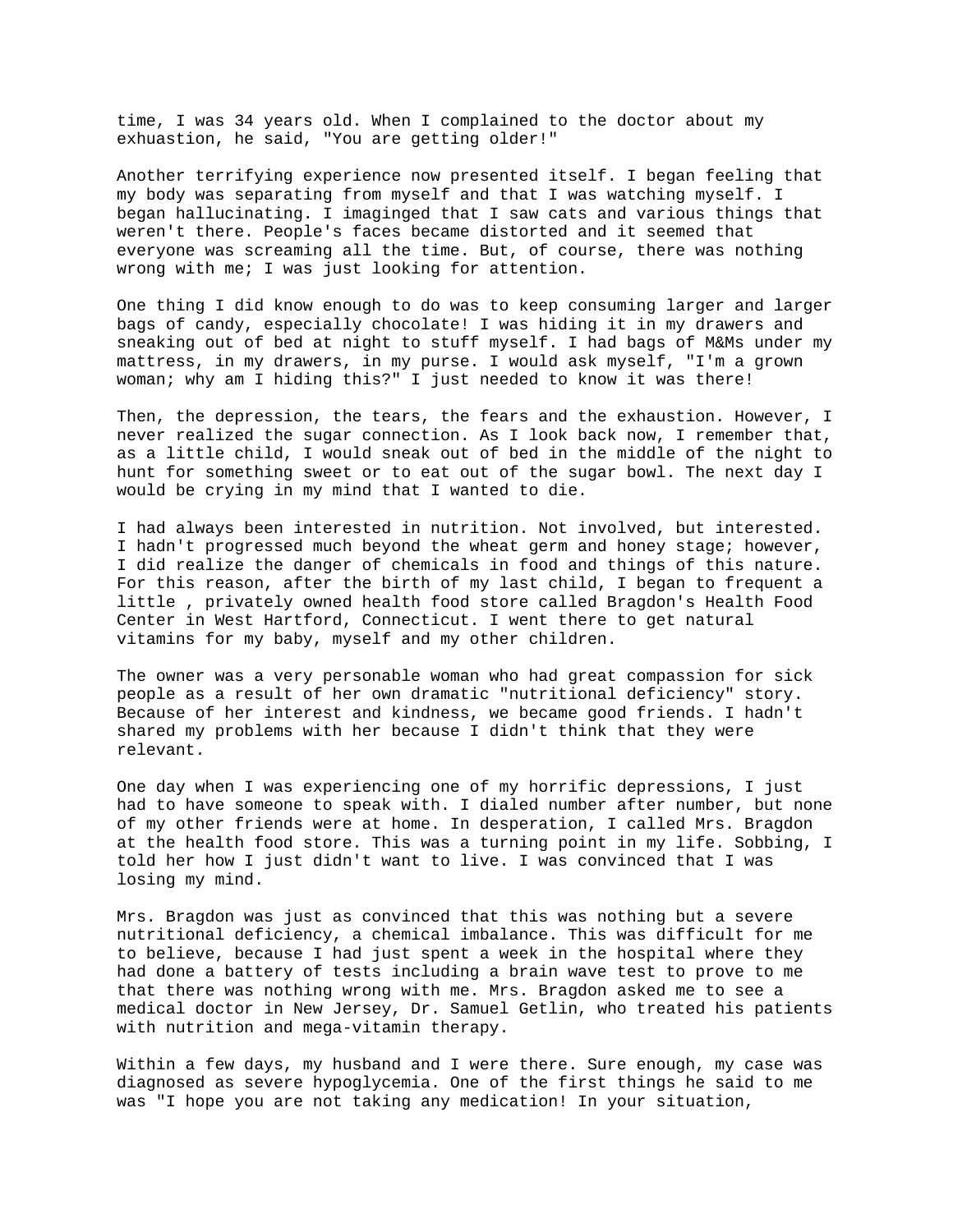sleeping pills will wake you up and tranquilizers will just make you hostile." Finally! someone who understood me without my having to persuade them! Unbeknownst to me, the doctor told my husband that I was probably going to die. He said that my blood sugar was so low that there was no scientific reason for me to even be sitting there!

Needless to say, refined sugar had to go. Surprisingly, so did fruits and fruit juices of any kind. Actually I found that in my case fruit sugar was just as destructive for me as refined sugar. Now, years later, I am beginning to tolerated tiny amounts of certain fruits. I still do not do well with grains and other starches. Along with my diet was mega-vitamin therapy, of course; the diet was not sufficient and had to be supplemented. Supplemented? three hundred vitamins a day to start with! Dr. Getliln said that there had been a lot of damage to my organs and it would take considerable time to repair them via the nutrients. As hard as I tried to stick to my regimen, stress or cheating on my diet would set me back. This was very discouraging at first. However, I found that, sticking for the most part to my program, my set backs became further and further apart.

At first Dr. Getlin had told me: "Not even one oyster cracker. Just high protein. No carbs." I said to myself, that's impossible! I'll die without my chocolate! What I didn't know is that the vitamins he prescribed would cut my cravings for carbohydrates. He didn't tell me until two years later that he had told my husband that he expected me to die. From then on, he called me his miracle. Interestingly, he told Mrs. Bragdon, "I believe it was her religious beliefs keeping her alive before I saw her. Something was driving her to keep going, and I believe that's what it was." I had no problem with that observation!

As a matter of fact, I was so thrilled with having found out what was wrong with me and how to treat myself effectively that I was eager to share my discovery with the doctor mentioned at the outset who felt I was trying to "nail my husband to a cross." When I called him, he facetiously responded with these words: "Please, Janet, you just finally grew up."

In retrospect, it took approximately seven years for my physical energy level to return to where I was able to accomplish the things I needed to do. I had to learn to pace myself. As for my vitamin supplements, I don't have to take anywhere near the amount that I did in the beginning. The most important thing is diet, diet, diet. Vitamins don't take the place of a good diet; they only make a good diet better. I keep it quite simple: chicken, fish, turkey, eggs (lots of eggs!), non-starchy vegetables, salads, some cheese, a little bread, seeds and nuts, and, very importantly, 8 to 10 glasses of water each day. I eat to live. My treat? Blueberries and a little sour cream!

I feel compelled to tell you that at one point the intensity of my depression was so great that I succumbed. I attempted to take my life. Mercifully, I woke up many hours later in the hospital to learn that my stomach had been pumped. I can't honestly say at that time that I was happy to be alive. Today, however, is a different matter.